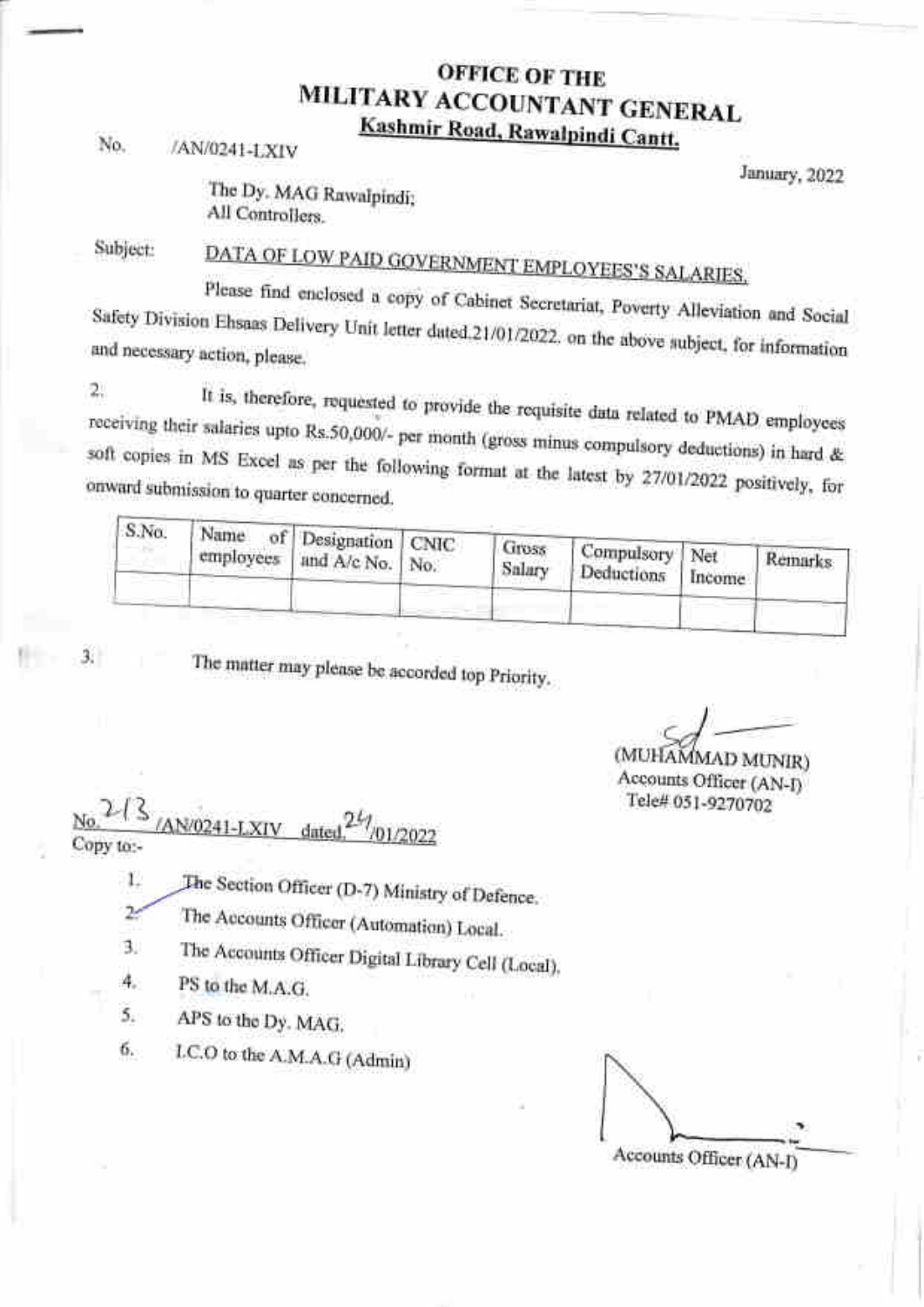| $4.4 - 4.4$ | EAX NO.                                                                | Jan.<br>2022<br>21             |
|-------------|------------------------------------------------------------------------|--------------------------------|
|             |                                                                        |                                |
|             |                                                                        |                                |
|             |                                                                        | $\frac{1}{2}$ in $\frac{1}{2}$ |
|             | Government of Pakistan<br>Cabinet Secretariat                          |                                |
|             | Poverty Alleviation and Social Safety Division<br>Ehsans Delivery Unit |                                |

Subject:

## DATA OF LOW PAID GOVERNMENT EMPLOYEES' SALARIES

Poverty Alleviation and Social Safety Division (PASSD) is going to launch the Ehsaas Rauhan Riayat Program along with National Bank as its executing commercial banking partner under the direction of the honorable Prime Minister of Pakistan. The program intends to provide targeted subsidy of Rs. 1,000 per month per family to 20 million deserving families all over Pakistan through a network of Kiryana and Utility Stores on the purchase of Atta, Ghee/Oil and Dall (Pulses) (if Rs. 22, Rs. 105 and Rs. 55/kg respectively.

ð. Earlier. Government Servants were excluded from the social assistance programs of the PASSD but the Federal Cabinet in its meeting held on 21<sup>8</sup> December, 2021 decided to include government employees with monthly salaries upto Rs. 31,500/- per month in the beneficiaries of the subsidy provided that they meet the other oligibility criteria for the program. Currently, we are registering the families with gross household income upto Rs. 50,000/ per month as the out-off income is expected to be revised upward. Evidently, no government servant can be registered to receive the subsidy unless the details of his monthly salary are available for the determination of his/her eligibility.

3. In the light of above, you are requested to kindly provide the data related to salaries of all government amployees (Federal and Provincial) receiving salaries upto Rs. 50,000/- per month (gross minus compulsory deductions) in order to enable this Division to register the eligible government servants. for the grant of ration subsidy under the Rashan Rinyat Program. The data may please be furnished as per the following specifications

- 1) Data in soft form, preferably as a Microsoft Excel file.
- 2) Dataset must include each individual employee's:
	- a. Employee Name:
	- b. CNIC Number.
	- c Gross Salary; and
	- d Compulsory Deductions
		- We look forward to your support to make this program a success.

 $allAM-1)$ 



need A

Additional Secretary PASSD/ Project Director ETCSP